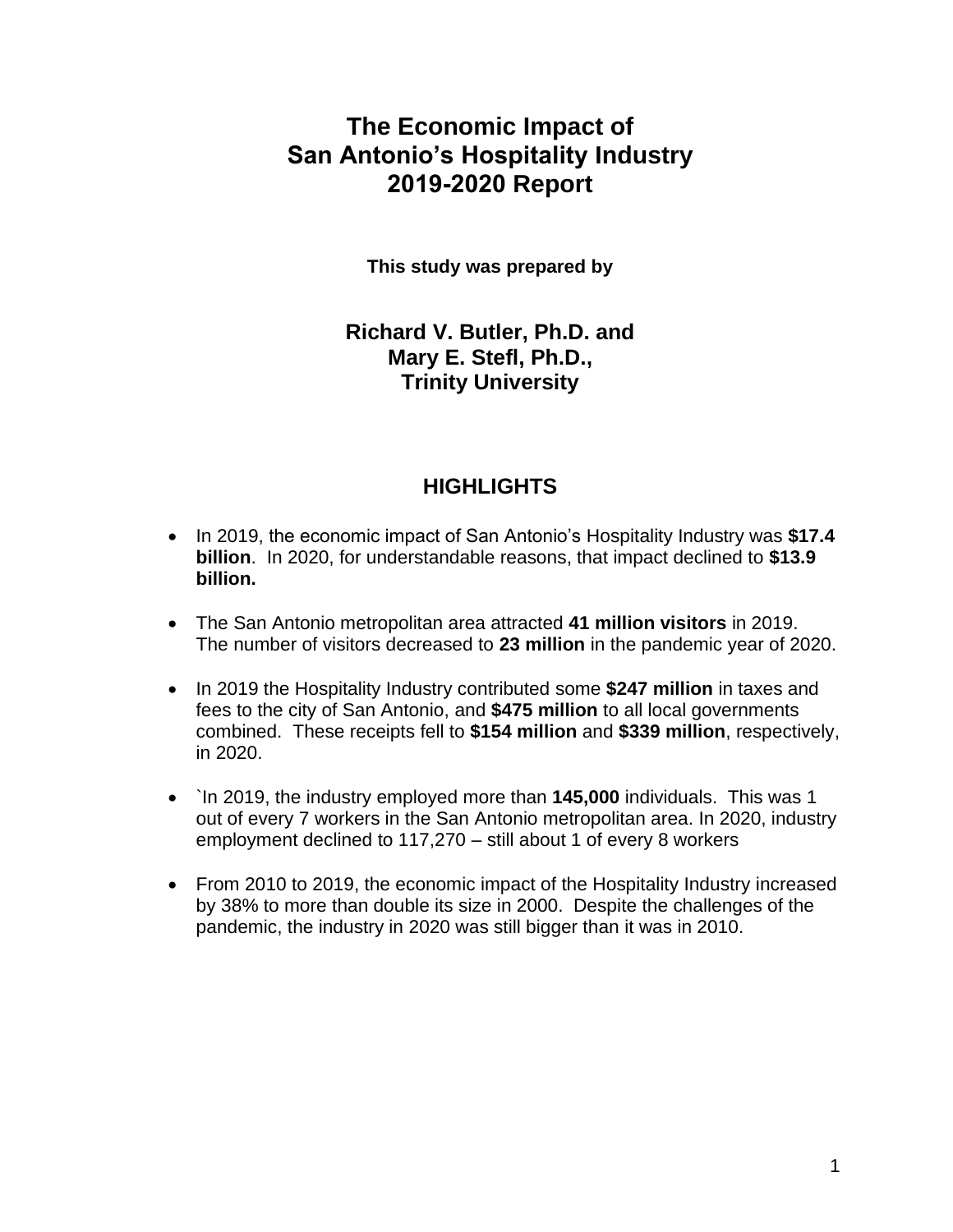## **INTRODUCTION**

San Antonio has long been a premier meeting destination and is known as a favorite of visitors from around the world. These visitors, and the Hospitality Industry they support, produce a number of economic benefits for the city:

- The industry provides **a large number of both full-time and part-time jobs** in dozens of occupations, including culinary, customer service, administration, finance, maintenance, marketing, and human resources.
- Visitor spending **impacts virtually every corner of the local economy** sports, food service, transportation, cultural events, healthcare and much more.
- The presence of so many visitors helps promote **a vibrant and diverse cultural and social atmosphere** that is attractive to San Antonio residents and visitors alike. Many of the amenities and attractions that San Antonians take for granted are available to them only because these attractions are also supported by millions of visitors.
- Because **visitors bring new dollars to San Antonio**, their spending has a multiplier effect. Each dollar of visitor spending generates approximately one additional dollar of income for San Antonio as the effects of this spending work their way through the local economy.

For the purposes of this report, the Hospitality Industry has been defined to include only those businesses that derive a significant portion of their sales from out-of-town visitors. Whether they come to San Antonio on a vacation, to attend a convention, or for business, these visitors patronize local companies that provide transportation and travel arrangements, lodging, recreational activities, and food and beverage services. Of course, the full economic impact of these businesses also includes their sales to local customers. A complete description of the industries included in this study can be found at the end of this report.

The economic impact analysis is based on data obtained from the Texas Workforce Commission (TWC). Following the same methodology used in the previous Economic Impact Studies of the Hospitality Industry, the current work is based on TWC's quarterly wage and employment data aggregated along the lines of business defined by the North American Industrial Classification System (NAICS).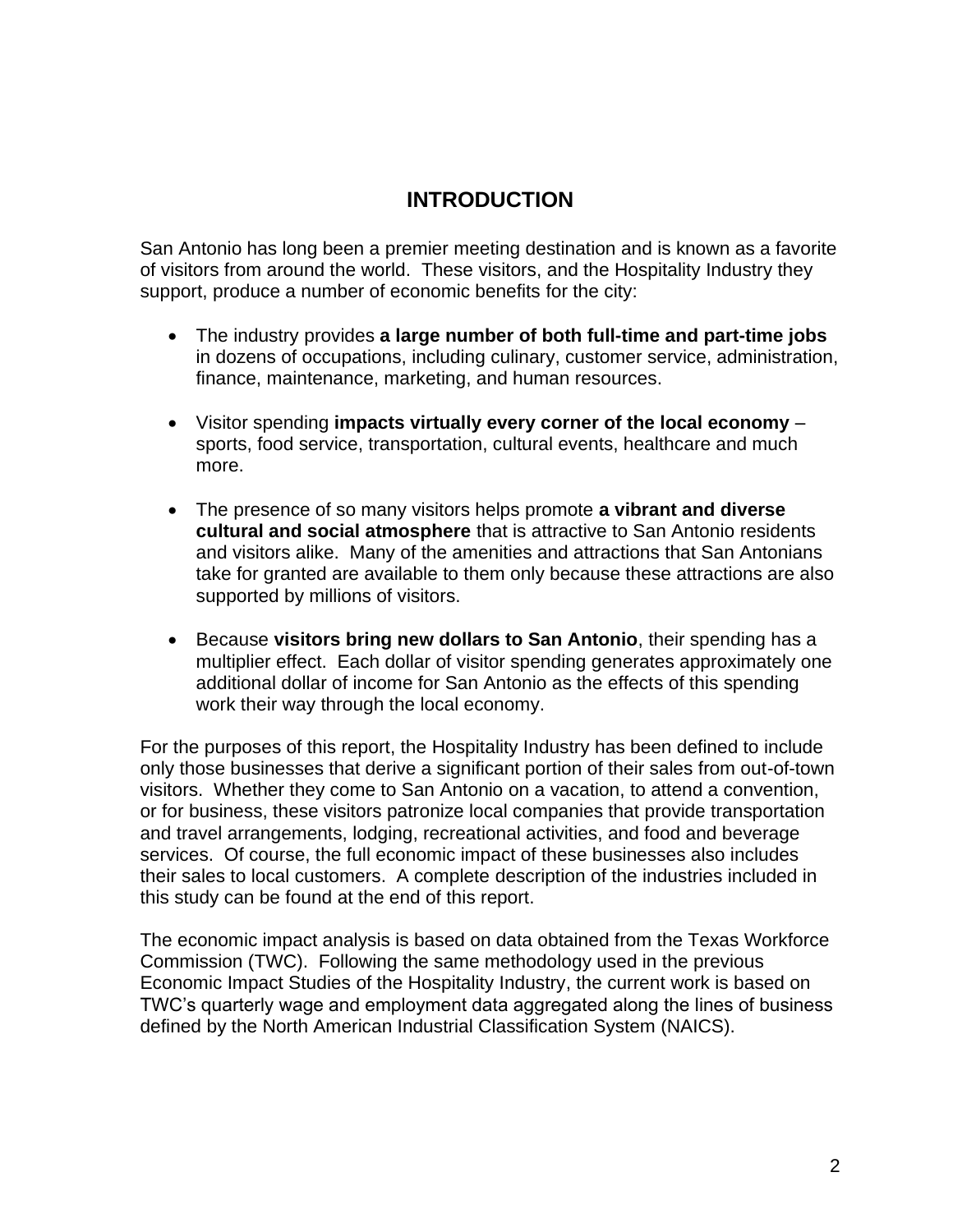## **THE HOSPITALITY INDUSTRY IN 2019 & 2020**

The Hospitality industry everywhere faced challenging times in the era of COVID-19, and San Antonio was no exception. In 2019, the industry had a very good year, extending the long-term trend of steady growth over the past three decades. Starting in March of 2020, the economic environment became much more challenging. Even so, millions of visitors came to San Antonio in a year when travel demand was greatly reduced.

#### **Tens of Millions of Visitors**

Each year – even in the midst of a pandemic -- tens of millions of visitors come to San Antonio for business or pleasure.

- In 2019, 41 million visitors came to the San Antonio metropolitan area. More than half of them (24.9 million) stayed overnight.
- In 2020, San Antonio hosted 23 million visitors, Again, well more than half (13.7 million) stayed overnight.
- Each year, millions of leisure visitors come to San Antonio to shop, play and enjoy the city's unique history and culture. In 2019, the San Antonio metropolitan area hosted 33.9 million leisure visitors. Most (21 million) stayed overnight. In 2020, 19.7 million leisure visitors came to San Antonio. As before, the majority (12.1 million) stayed overnight.
- San Antonio has long been one of the top convention cities in the country. In 2019, 7.1 million business visitors came to the area for conventions and other business purposes. As with the leisure visitors, the majority (3.9 million) of the business visitors stayed overnight. Of course, business and convention travel throughout the country was greatly reduced during the pandemic. Still, in 2020, 3.3 million business visitors came to San Antonio, with 1.6 million of them spending the night.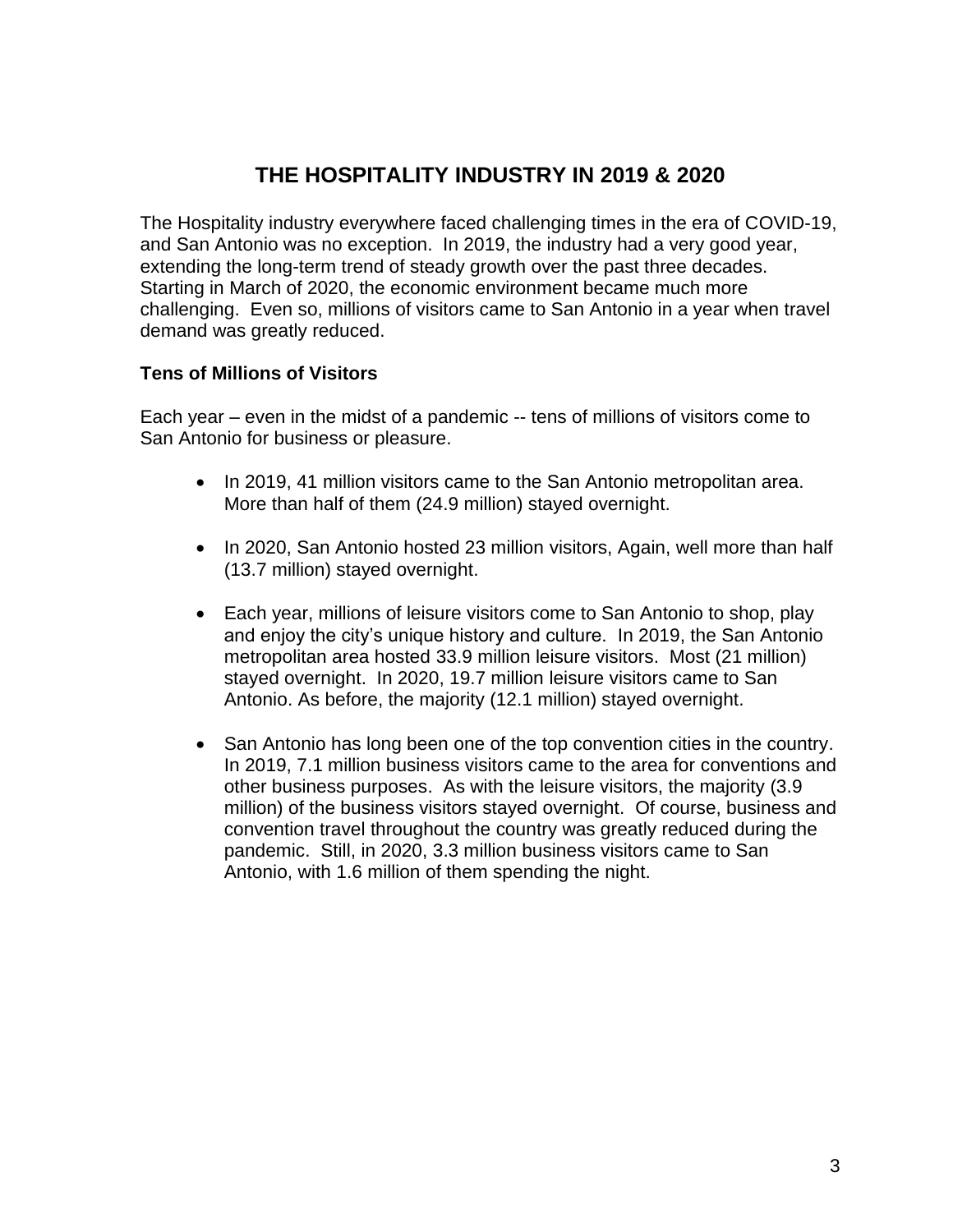## **San Antonio Visitors** Millions  $30.4$ 33.9 7.1 3.3 66  $32.4$ 6.8



### **Overall Economic Impact in 2019: \$17.4 Billion**

20 25 30

35 40 5

The Hospitality Industry's economic impact in 2019 was \$17.4 billion. This represents a 14% increase over 2017 and a 38% increase over 2010.

The industry's economic impact dropped significantly to \$13.9 billion 2020. To put this in perspective, that is the same economic impact the industry had as recently as 2015. It is still one of the largest industries in San Antonio.

The businesses that make up the Hospitality Industry fall into four sectors: Transportation and Travel Arrangements, Lodging and other Traveler Accommodations, Restaurants and other eating and drinking establishments, and Entertainment and Recreation activities, ranging from golfing establishments to cultural events to amusement parks and spectator sports.

The Restaurants and Catering sector made the largest contribution to the local economy, accounting for 48.5% of the total economic impact, or \$8.4 billion, in 2019. In 2020, restaurants' share was a bit larger (51.8%), at \$7.2 billion. The vast majority of this large impact was due to full-service or limited-service restaurants and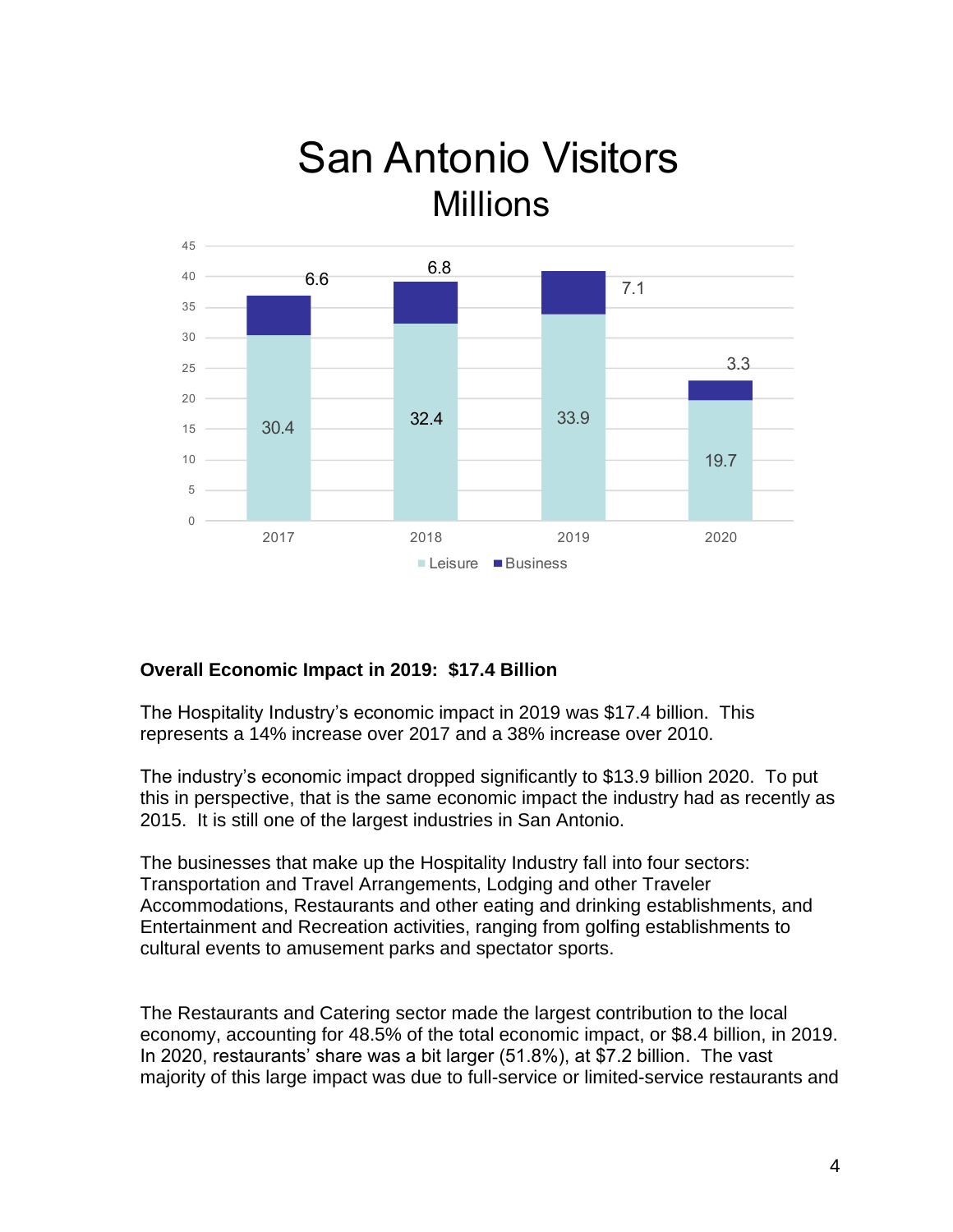eating places, with the remainder coming from catering services and drinking establishments.

The Transportation and Lodging sectors contributed 16.9% and 21.4% respectively to the overall economic impact in 2019. Entertainment of various types comprised the remaining 13.2% of the industry's economic impact.

# The Economic Impact of the Hospitality Industry in 201



Economic Impact Data

In 2020 the transportation share grew to 18.2% while lodging's share dropped to 17.2%. Entertainment came in at 12.9%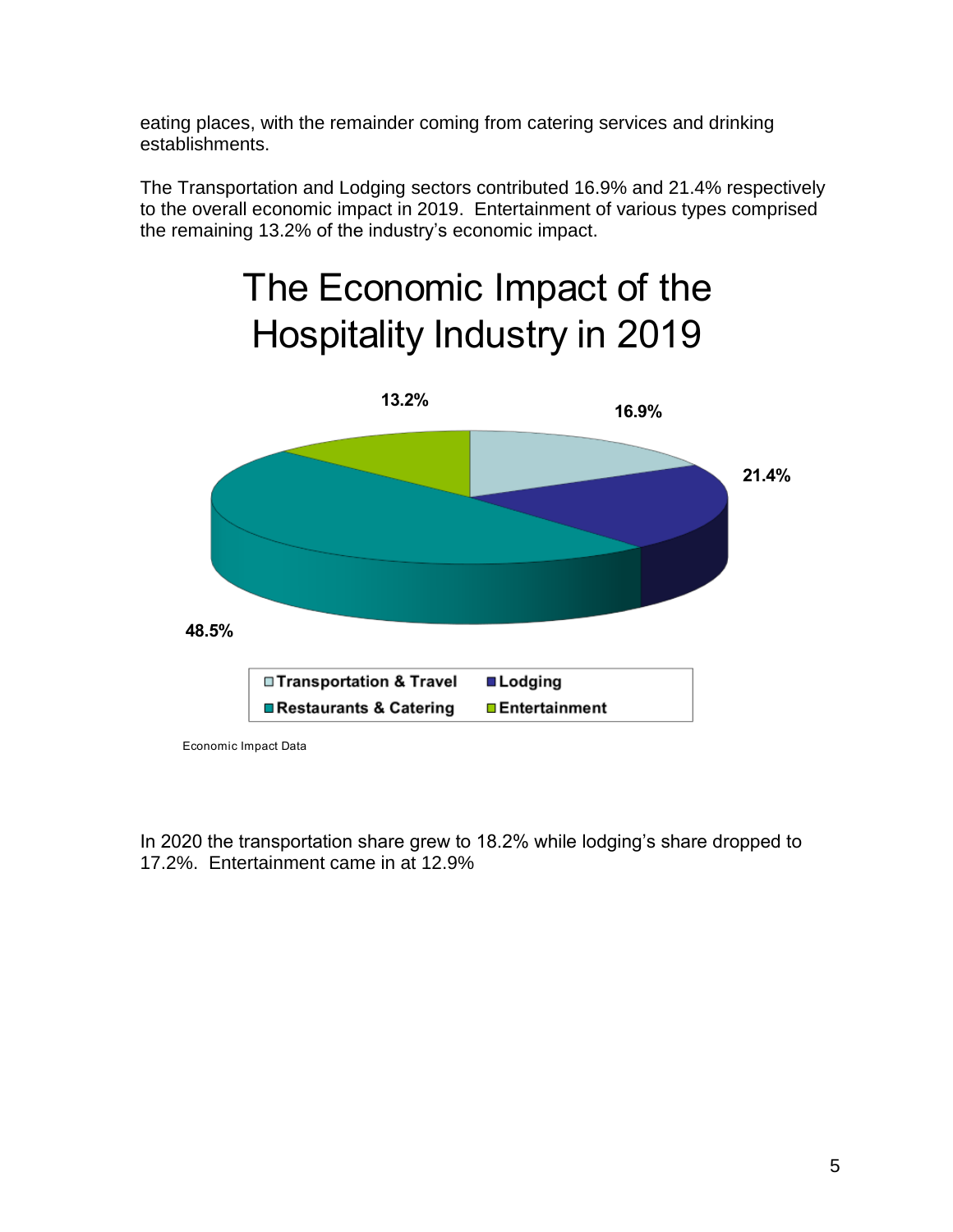# The Economic Impact of the Hospitality Industry in 2020



Economic Impact Data

### **Annual Payroll: \$3.56 Billion in 2019, \$2.95 Billion in 2020**

The Hospitality Industry's annual payroll was \$3.56 billion in 2019, up 20% from 2017. The \$2.95 figure for 2020 is still larger than the industry's payroll from 2015.

It should be noted that these figures reflect only direct wage payments. Total compensation, including benefits and gratuities, would be significantly higher.

### **Total Employment: 145,056 in 2019, 117,270 in 2020**

During 2019, the Hospitality Industry provided an estimated 145,056 jobs. This represents one-seventh of the total number of jobs in the San Antonio metropolitan area. Despite a 19% drop in employment for 2020, the industry still employs 11.9% of San Antonio's jobs. Many of these jobs provide life-long career opportunities and help employees develop skills that translate into many areas of business.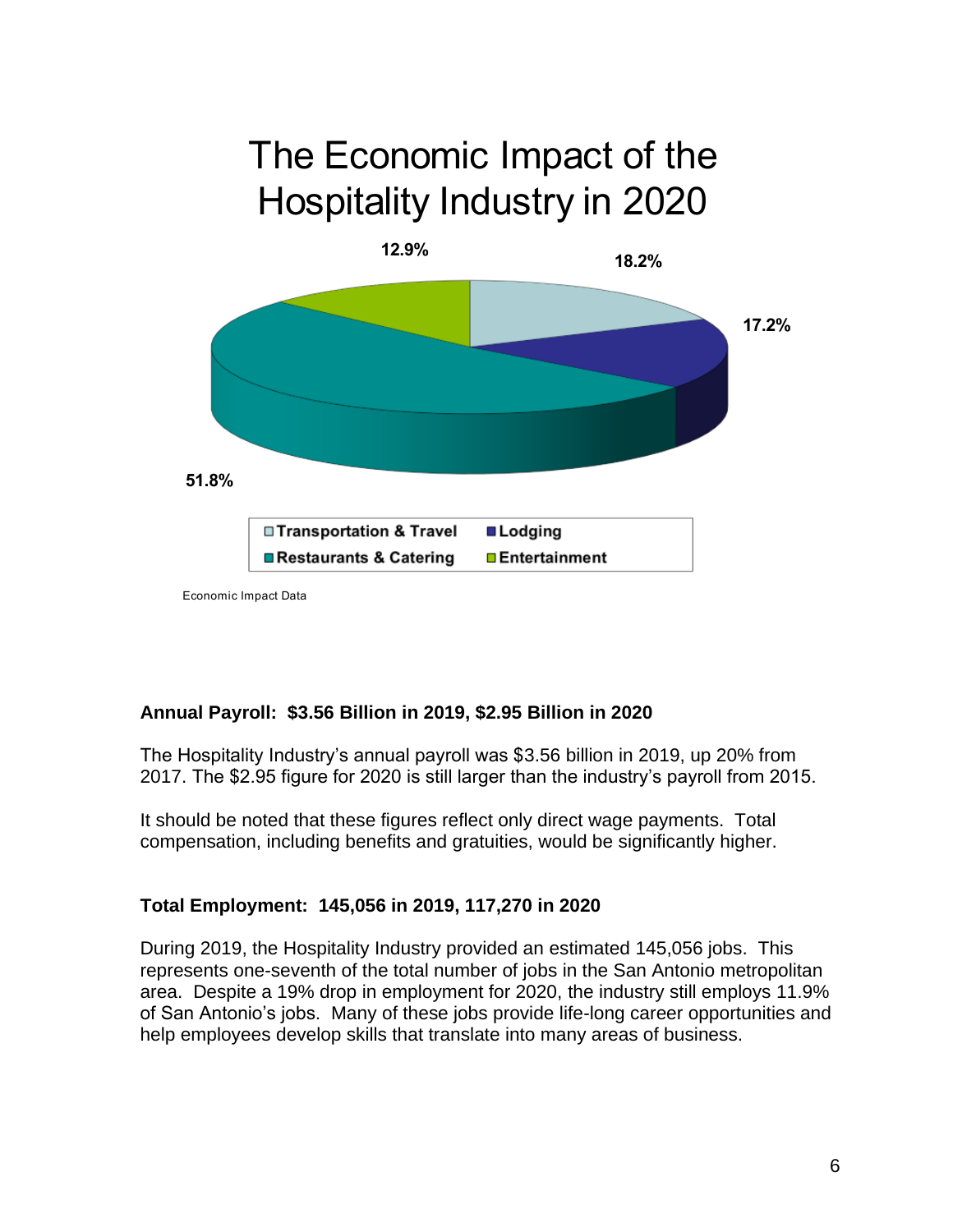#### **Putting 2020 into perspective**

The economic impact, wages and payroll in the Hospitality industry dropped substantially in 2020 as the pandemic took hold. The effects of the pandemic on travel and entertainment started near the end of the first quarter of 2020. Indeed, 2019 was another year of the steady growth the industry has experienced over the past two decades, and the first quarter of 2020 was right in line with that. However, the second quarter of 2020 witnessed a steep drop in employment and wages across the industry, especially in the lodging and entertainment sectors. The third and fourth quarters illustrate the resilience of the industry, especially in the restaurant sector in which employment rebounded to within 10% of the first quarter level by year's end. There was also a modest uptick in the lodging sector, though it and the entertainment sector remained well below their first-quarter benchmarks for employment and wages. Assuming, as seems likely, that this recovery continued into 2021, the industry is showing signs of resuming its historic steady growth. Of course, this progress will continue to be tempered by the uncertainty of the pandemic and consumer sentiment.

# Hospitality Industry Employment 2019 - 2020 by Quarter

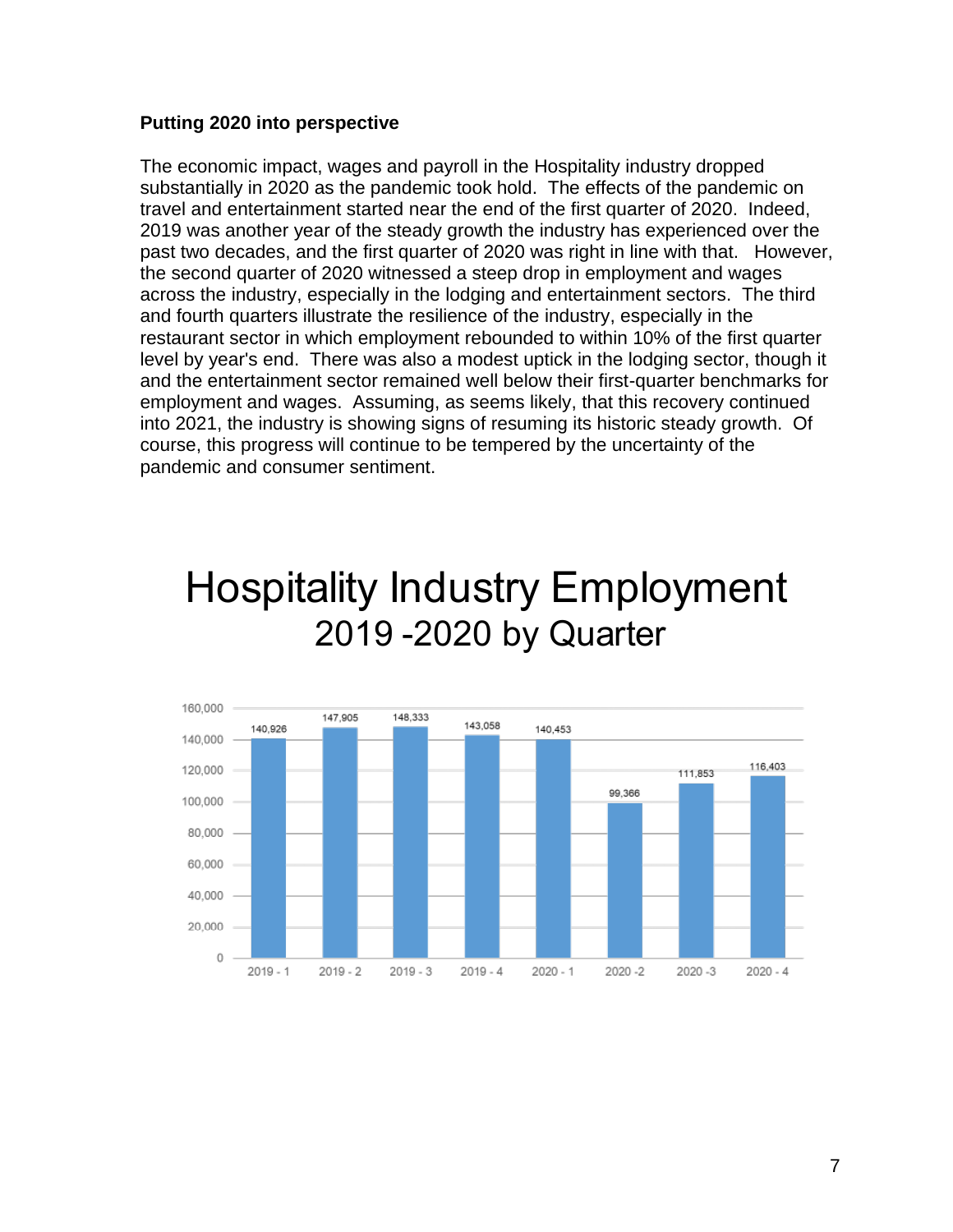# Hospitality Industry Wages 2019 - 2020 by Quarter



The pandemic has prompted certain parts of the industry to modify the manner in which services are rendered. For much of 2020, for example, housekeeping staff did not perform daily cleaning in many hotels. Many restaurants initiated or enhanced carryout or delivery services. At the same time, hourly wages increased as employers have attempted to rebuild their workforce. Thus, some of the industry's recovery in 2020 may not be reflected in the number of employees and in total wages.

### **THE HOSPITALITY INDUSTRY OVER TIME**

From 2010 to 2019, the Hospitality Industry's economic impact grew substantially, from \$12 billion in 2010 to \$17.4 billion in 2019 – a 45% increase. The growth over a longer time horizon is even more impressive: a 135% gain from the \$7.4 billion impact the industry had in 2000. What is especially striking is that the industry grew steadily over two decades despite challenging national economic conditions during much of that period. It is a great advantage for San Antonio to have as one of its major industries one that is so resilient over the business cycle.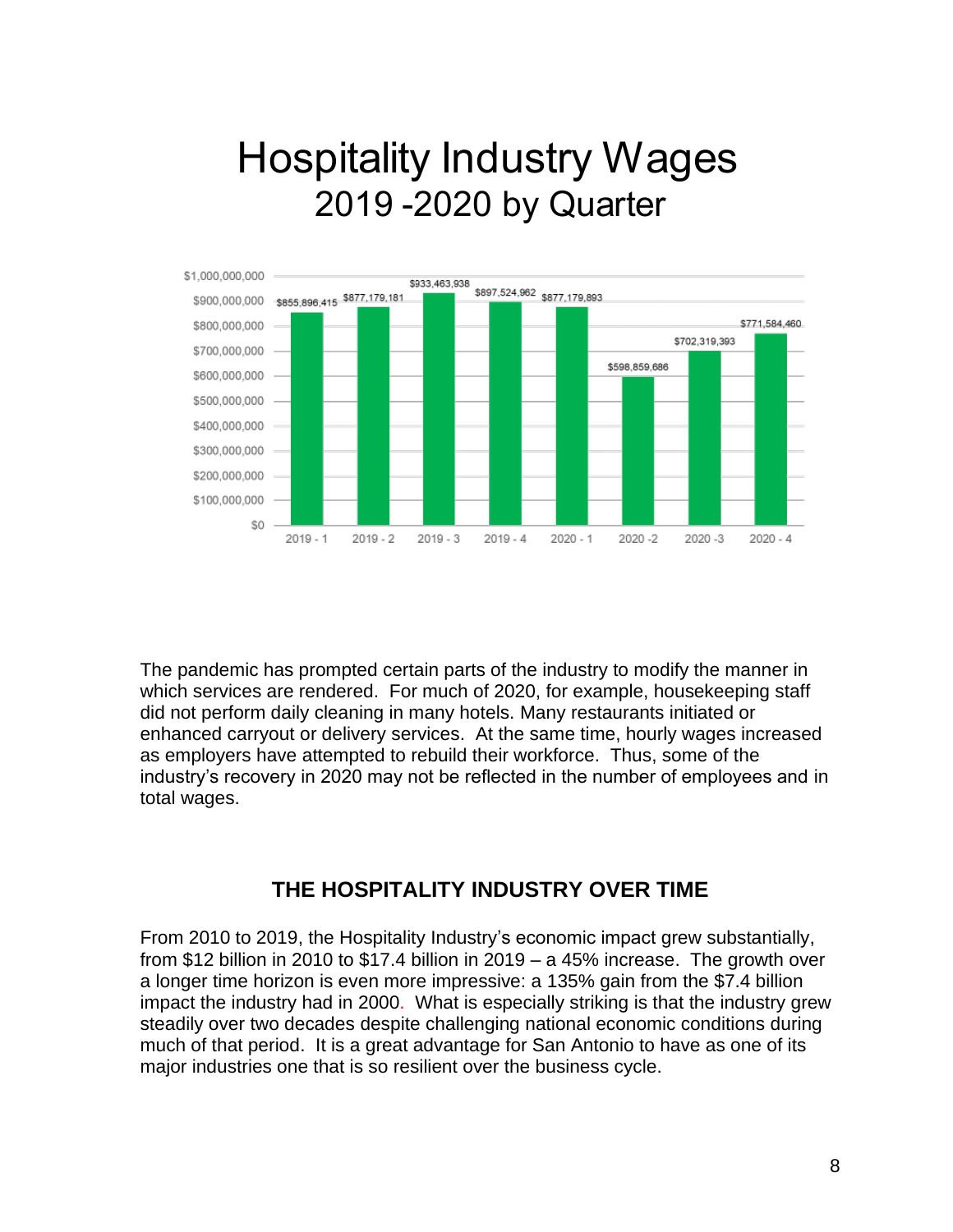**NOTE**: The numbers reported in this study are based on the latest available data. Since data for prior years is often updated by the reporting agencies, the amounts reported here may differ slightly from the amounts appearing in previous reports.



The number of employees in the industry has also grown, as the graph below indicates. Employment increased by one-third between 2010 and 2019.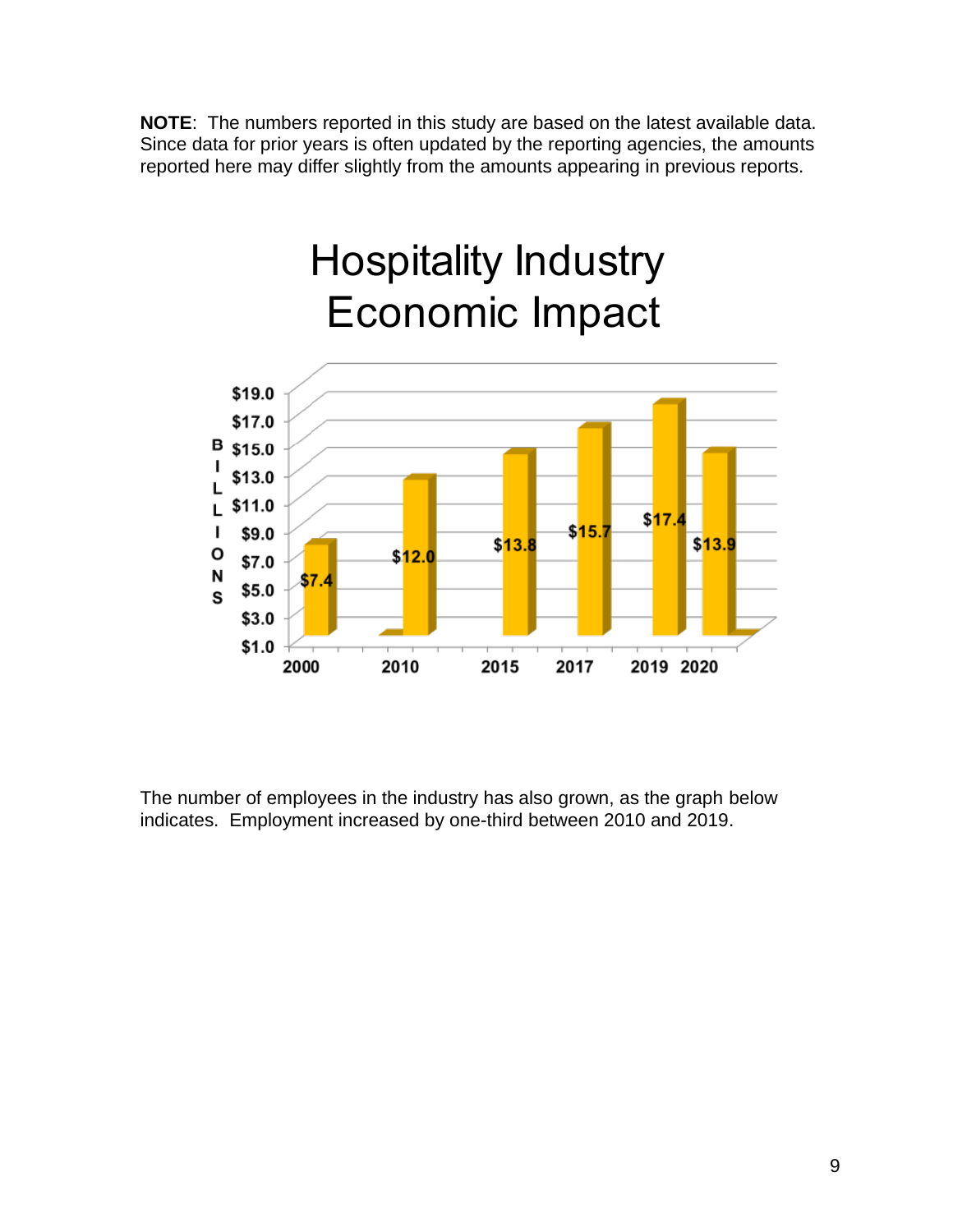# Hospitality Industry **Employment**



Total wages in the industry have grown much more briskly. They increased by 65% from 2010 to 2019, while wages in 2020 are similar to those in 2015.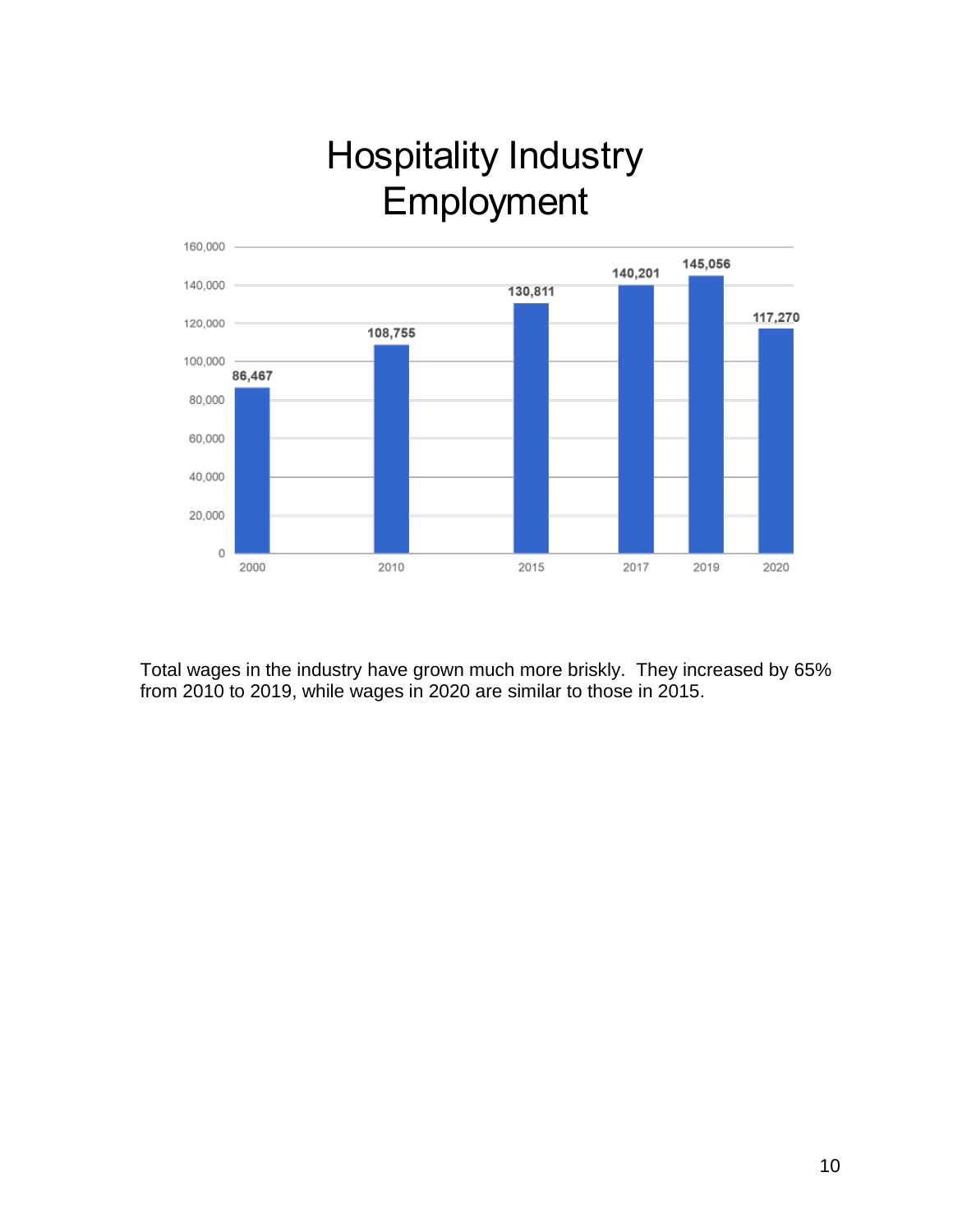# Hospitality Industry Billions **Annual Payroll**



Over the past ten years, there's been a great deal of growth in the industry. The Restaurant sector has not only remained the dominant sector throughout the decade; it has grown rapidly over that period, reflecting San Antonio's growth and its emergence as a culinary destination. Indeed, its size in 2020, despite the challenges of the pandemic, is larger than it was in 2015. The other sectors grew less rapidly, but they still were larger than they were in 2017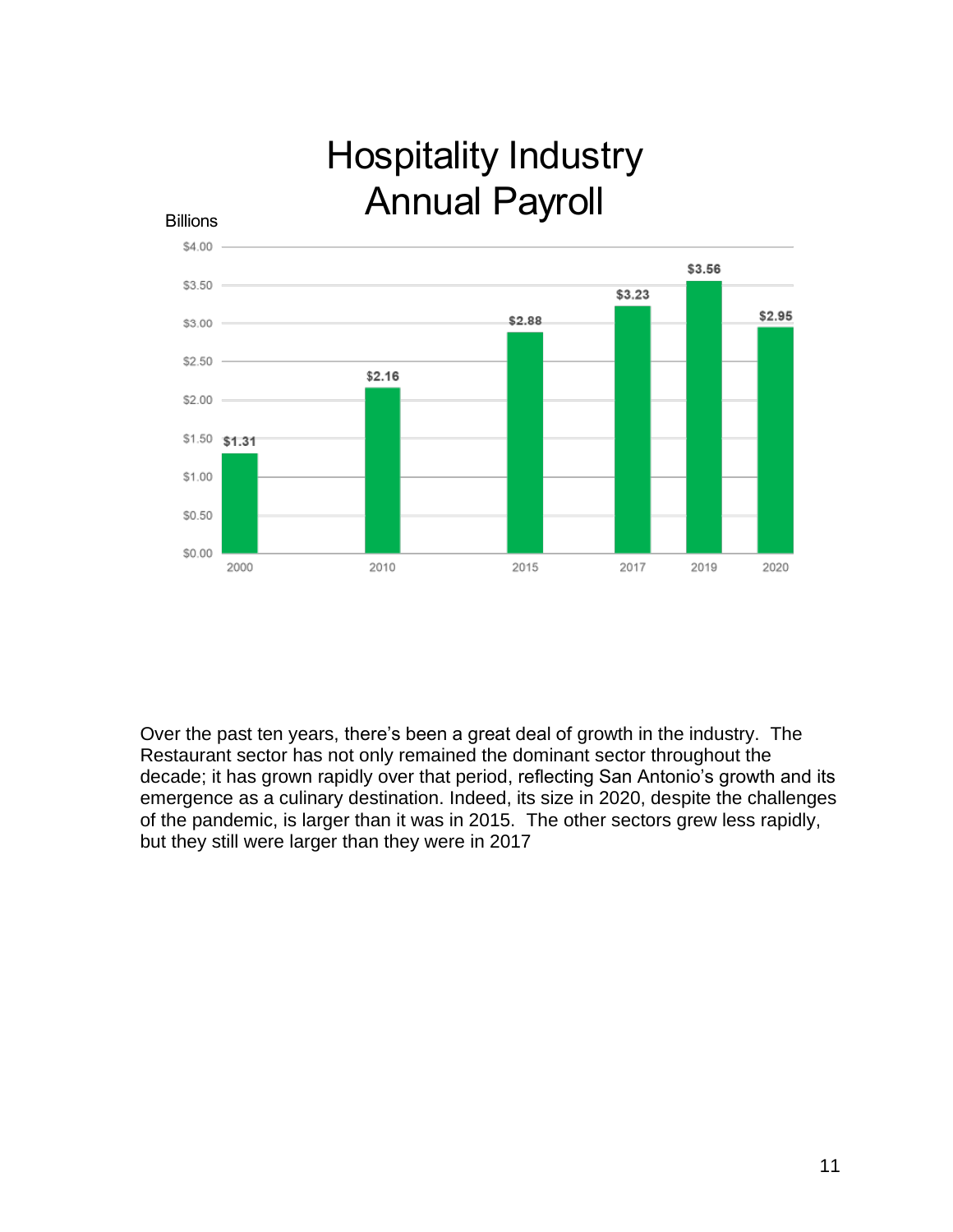## Economic Impact of the Industry' Sectors over Time (\$millions)



## **FINANCIAL CONTRIBUTIONS TO LOCAL GOVERNMENT**

The Hospitality Industry is a major contributor of tax and other revenues to local governments. A complete accounting of these contributions is beyond the scope of this study, but an examination of the major revenue streams for the City of San Antonio shows the extent to which local government depends upon the Hospitality Industry for financial support.

The bottom line for the City is impressive, as the Hospitality Industry provided revenues of **\$247.4 million** in 2019. This is equivalent to **19.6%** of the City's adopted General Fund expenditure budget of \$1.26 billion for the 2018-19 fiscal year.

These revenues come from a variety of sources. The largest share (\$93.7 million) comes from the Hotel Occupancy Tax (HOT). Property taxes on real and personal business property accounted for \$42.1 million in City revenues. City sales taxes paid on purchases at businesses in the Hospitality Industry contributed another \$66.5 million. These businesses bought \$103 million worth of electricity and natural gas from CPS Energy; since 13% of CPS revenues are paid to the City in lieu of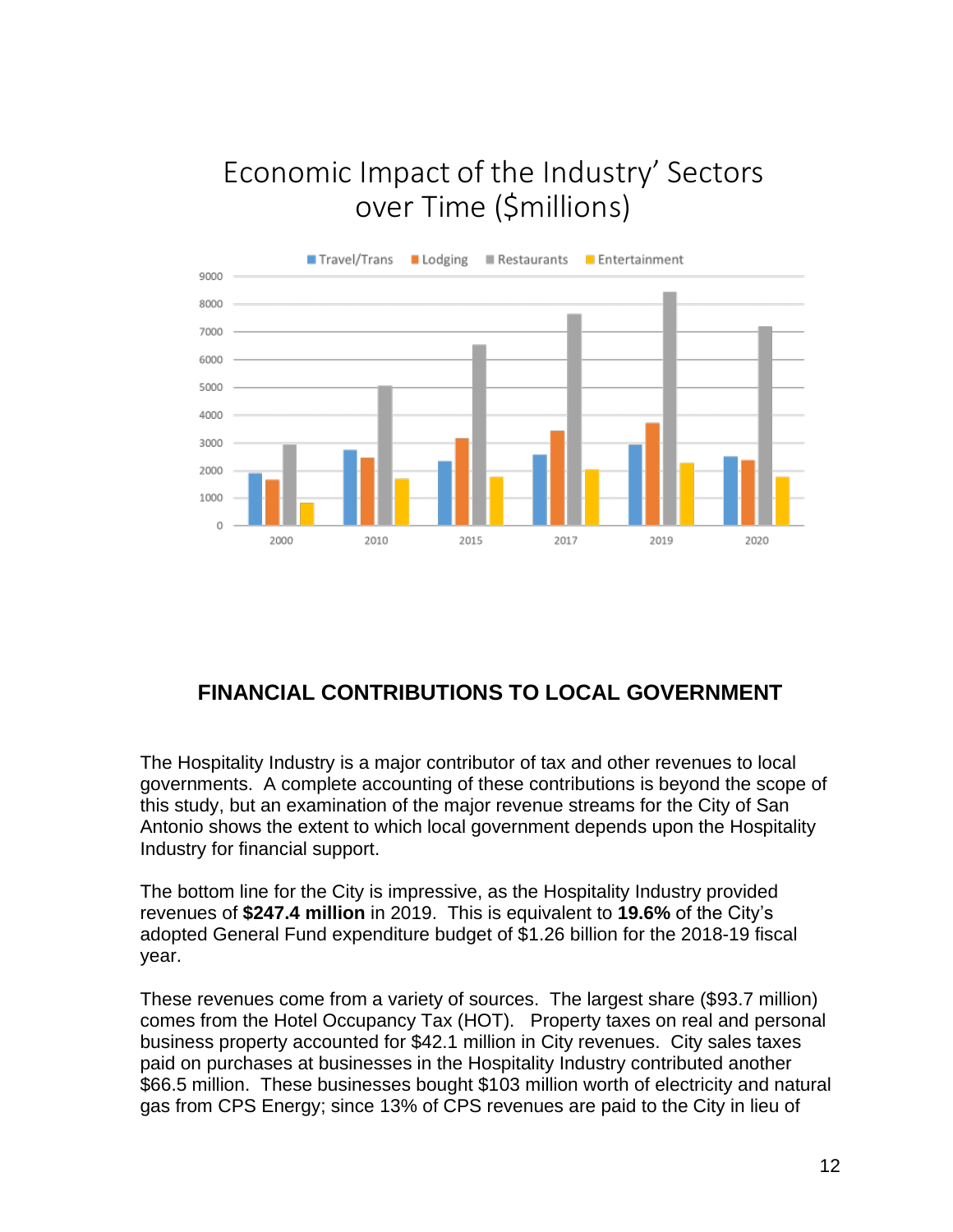taxes, the City received \$13.4 million from these payments. Smaller amounts of revenue (\$31.7 million in all) were received from Tourism Public Improvement District assessment revenues, river cruise and Tower of the Americas concessions as well as taxes on alcoholic beverages sold in restaurants and bars.

## Contributions to City Revenue \$247.4 million in 2019



**□Hotel Occupancy Tax ■CPS ■Property Tax ■Sales Tax ■Other** 

**The City of San Antonio is not the only local government entity that depends on revenues from the Hospitality Industry.** The industry pays sales, property and hotel occupancy taxes to other municipalities. In addition, Bexar County collects property and hotel occupancy taxes, while school districts, the Alamo Community College District, the University Health System and the San Antonio River Authority all levy property taxes paid by Hospitality Industry businesses. These businesses also collect sales taxes to support VIA Metropolitan Transit and the Advanced Transportation District.

These are not small sums. The County collected \$18.2 million in HOT taxes and \$10.9 million in rental car taxes in 2019. Property taxes on just those hospitalityrelated businesses located within the San Antonio city limits contributed \$102.6 million to local school districts, \$22.7 million to Bexar County and another \$33.5 million to the other taxing entities. VIA and ATD sales tax revenues from Hospitality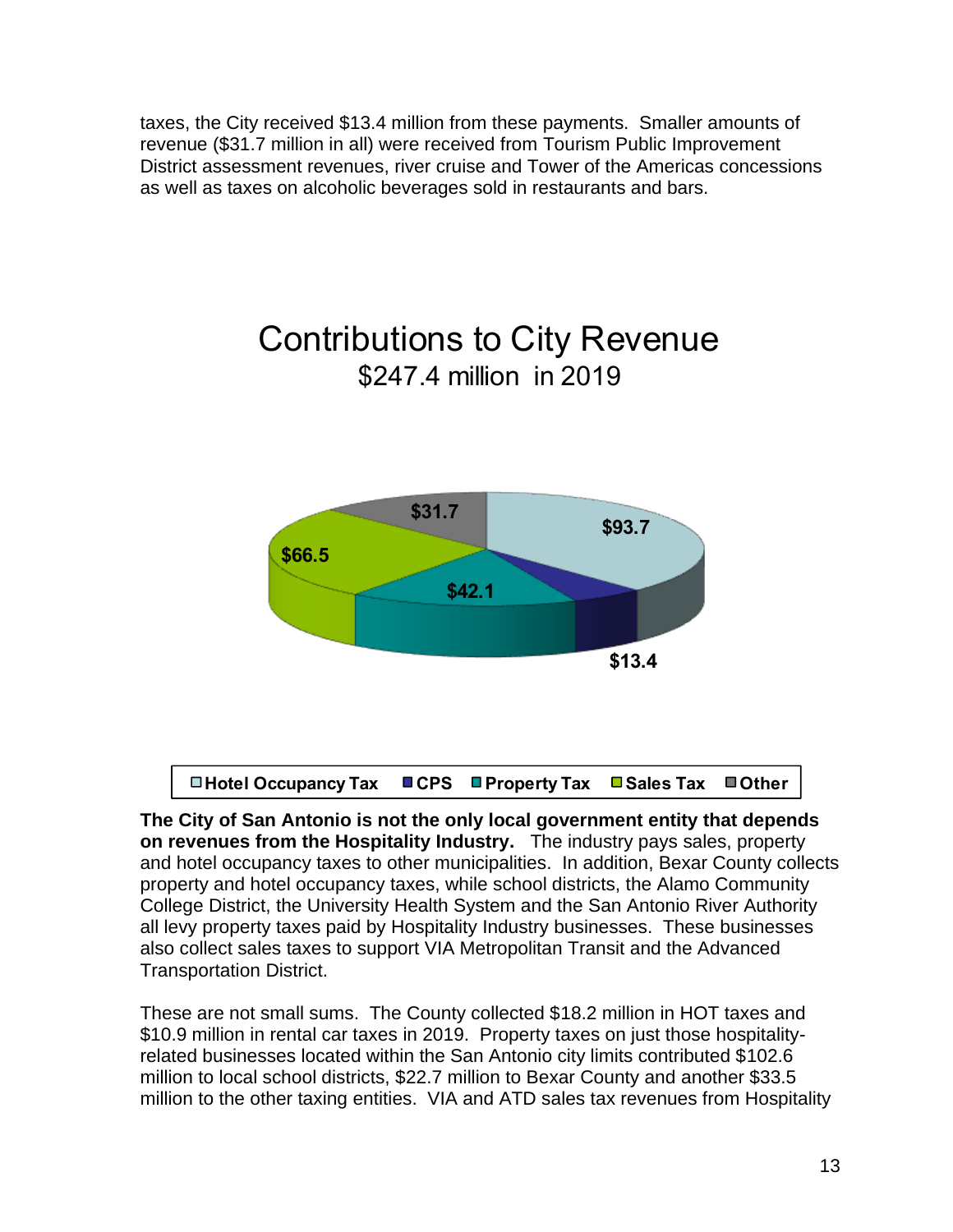Industry businesses within the San Antonio city limits totaled \$39.9 million. In all, these local governments received **\$227.74 million,** not including the sales and property taxes paid to entities outside the City limits.

The government revenues itemized above add up to approximately **\$475.2 million**. Since this estimate excludes some property, sales and hotel taxes paid by hospitality-related businesses outside the San Antonio city limits, the full contribution of the industry to local government is in fact significantly greater than this estimate.

These revenues help reduce the taxes paid by those who live in the San Antonio metropolitan area. Without the tax payments from the hospitality industry, the city, county and state would either have to reduce services or find additional resources to balance their respective budgets.

Not surprisingly, these revenues decreased significantly in 2020. Hotel taxes dropped by more than half, sales taxes decreased by 25%, and other revenues were also adversely affected. San Antonio's receipts fell to \$153.9 million, while the other entities received \$184.6 million. These are still quite substantial sums, especially welcome during a time when all levels of government were under serious financial stress.

| <b>Funding Source</b>                      | 2019    | 2020    |
|--------------------------------------------|---------|---------|
| <b>City of San Antonio</b>                 | \$247.4 | \$153.9 |
| <b>Bexar County</b>                        | \$51.8  | \$34.7  |
| <b>Property Tax School Districts</b>       | \$102.6 | \$89.8  |
| <b>Property Tax - other taxes entities</b> | \$33.5  | \$30.1  |
| <b>VIA &amp; ATD</b>                       | \$39.9  | \$30.1  |
| Total                                      | \$475.2 | \$338.6 |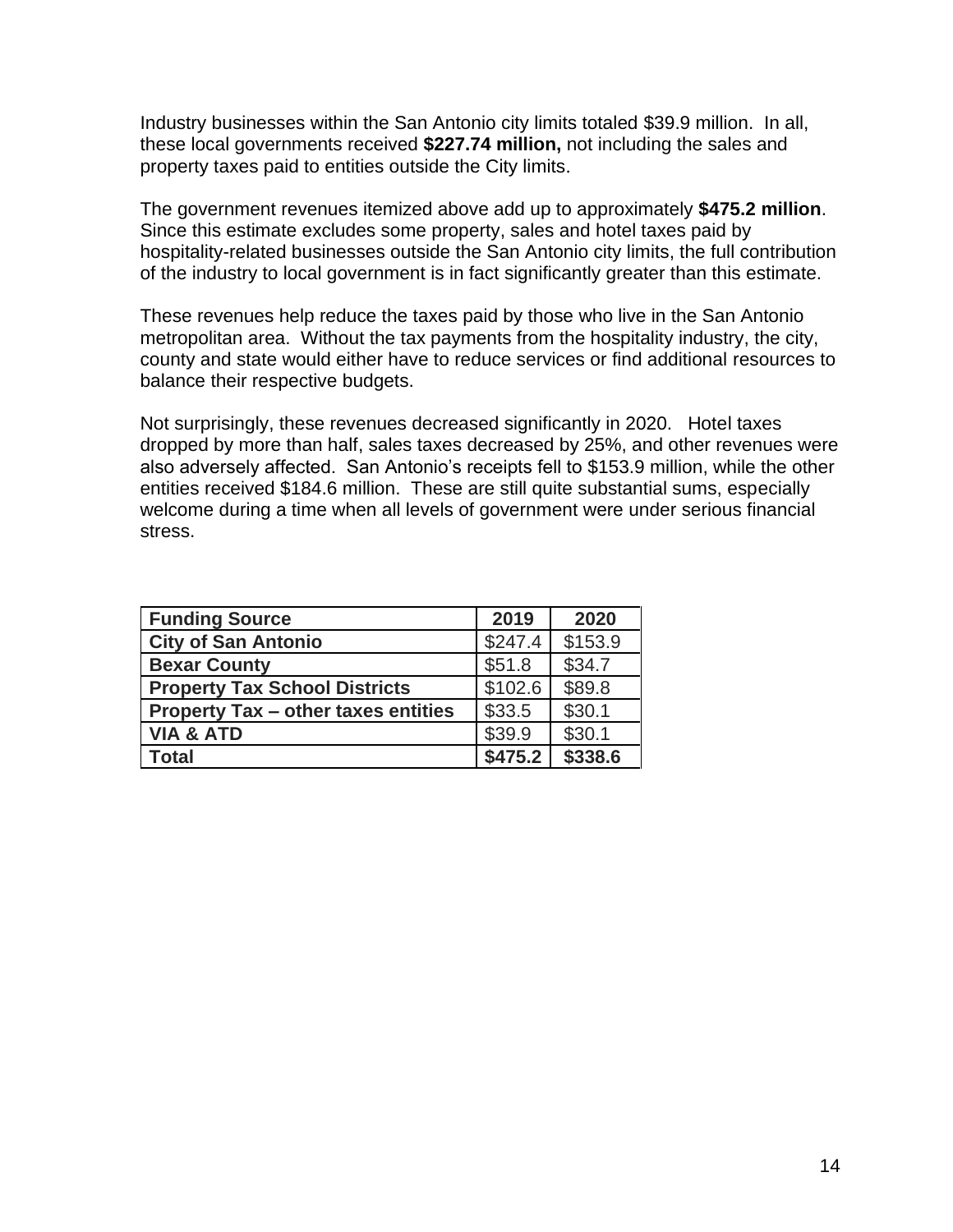## **Contributions to City Revenue** \$153.9 million in 2020



□ Hotel Occupancy Tax  $ICPS$  $\blacksquare$  Property Tax **□ Sales Tax** ■Other

The table below provides focus on revenue sources that have shown the greatest decline, notably the Hotel Occupancy Tax, sales tax and all other taxes. The latter category incorporates substantial declines in river barge concession fees and liquor by the drink taxes.

| <b>Funding Source</b>      | 2019       | 2020       | $\frac{0}{0}$ |
|----------------------------|------------|------------|---------------|
|                            | (Millions) | (Millions) | Change        |
|                            |            |            |               |
| <b>Hotel Occupancy Tax</b> | \$93.7     | \$39.4     | $-58.0%$      |
| <b>CPS Revenues</b>        | \$13.4     | \$12.0     | $-10.4%$      |
| <b>Property Tax</b>        | \$42,1     | \$37.8     | $-10.2%$      |
| <b>Sales Tax</b>           | \$66.5     | \$50.1     | $-24.7%$      |
| <b>All Other Taxes</b>     | \$31.7     | \$14.6     | $-53.9%$      |
|                            |            |            |               |
| <b>Total</b>               | \$247.4    | \$153.9    | $-37.8%$      |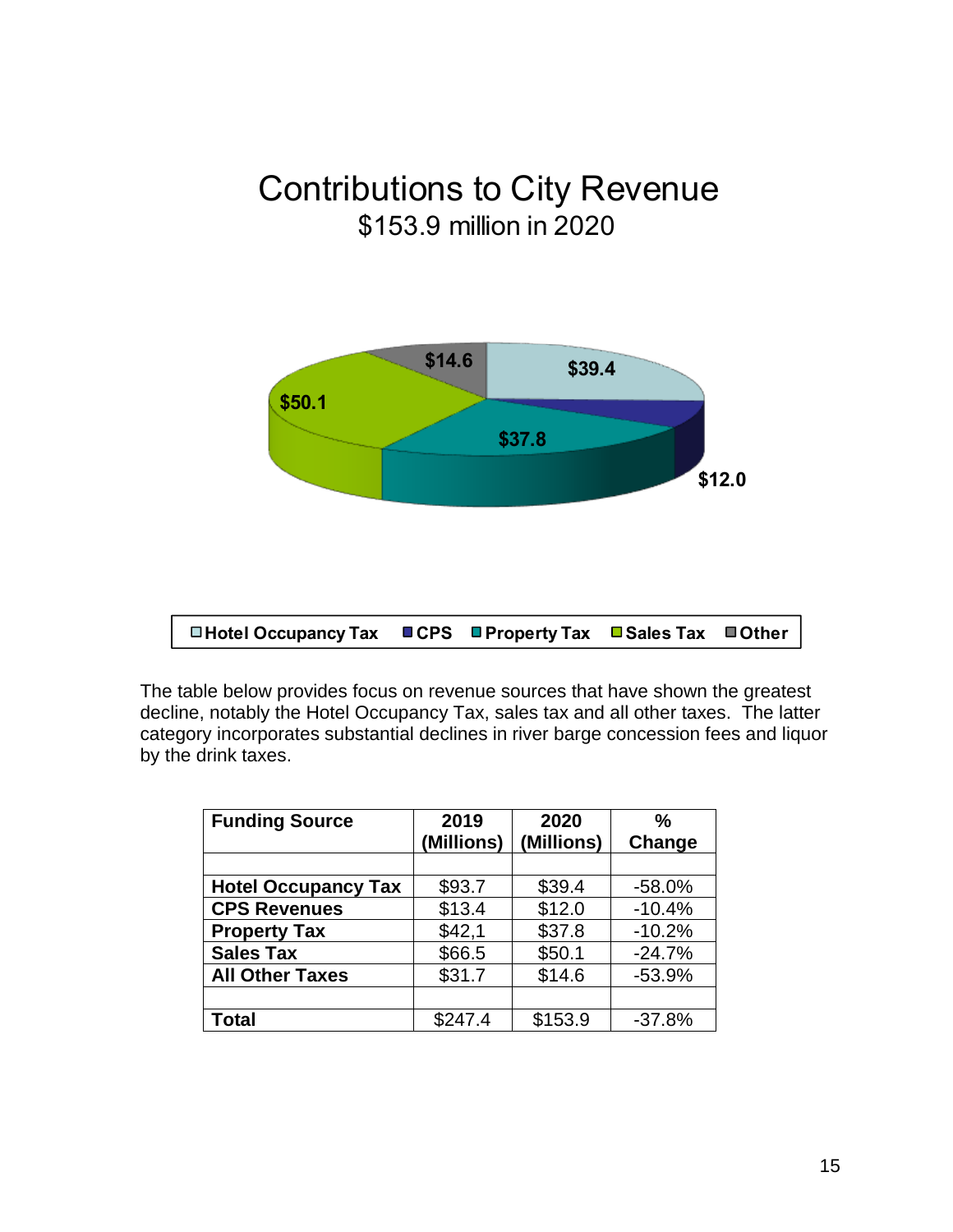## **TECHNICAL NOTES**

#### **Information Sources for the Economic Impact Estimates**

As noted in the introduction, the primary information source for this Economic Impact Study is the Texas Workforce Commission's (TWC) Covered Employment and Wages database, which provides data on payroll and employment for the San Antonio Metropolitan Statistical Area aggregated into lines of business defined by the North American Industrial Classification System (NAICS) coding framework. It represents essentially a 100% sample of all the businesses in each NAICS code.

The specific industry codes used in this study are listed at the end of the Technical Notes section. The process of deciding which NAICS codes to include required some judgment. The study includes only those industries that derive a significant portion of their sales from out-of-town visitors, whether they are tourists, conventioneers or business visitors. These businesses, not surprisingly, are concentrated in the lodging, eating and drinking, transportation and entertainment sectors. Clearly, San Antonio's visitors patronize many other businesses, from department stores to gas stations. This spending would have to be included in an estimate of the overall impact of visitors on the San Antonio economy. But since this study is focused not on the impact of visitors but on the impact of *the industry that serves visitors*, the estimates presented here refer to the hospitality industry alone.

Since many of our visitors use air transportation to get here, it is entirely appropriate to include commercial air travel as part of the local Hospitality Industry. However, users of this study should be aware that passenger air service is also included in The San Antonio Chamber of Commerce's economic impact study of the Aerospace Industry. This overlap is unavoidable since the commercial air travel sector is legitimately a part of both industries.

#### **Information Sources for the Estimates of Financial Contributions to Local Government**

Total revenues received in fiscal years 2019 and 2020: *Hotel occupancy taxes, river cruise fees, liquor taxes:* Finance Department, City of San Antonio. *City General Fund Budget:* Fiscal Year 2019 Adopted Budgets, City of San Antonio website.

Estimates of 2019 and 2020 revenues for the Hospitality Industry NAICS codes only: *CPS revenues:* CPS Energy. *Sales taxes:* Texas State Comptroller's Office. *Property taxes:* Finance Department, City of San Antonio.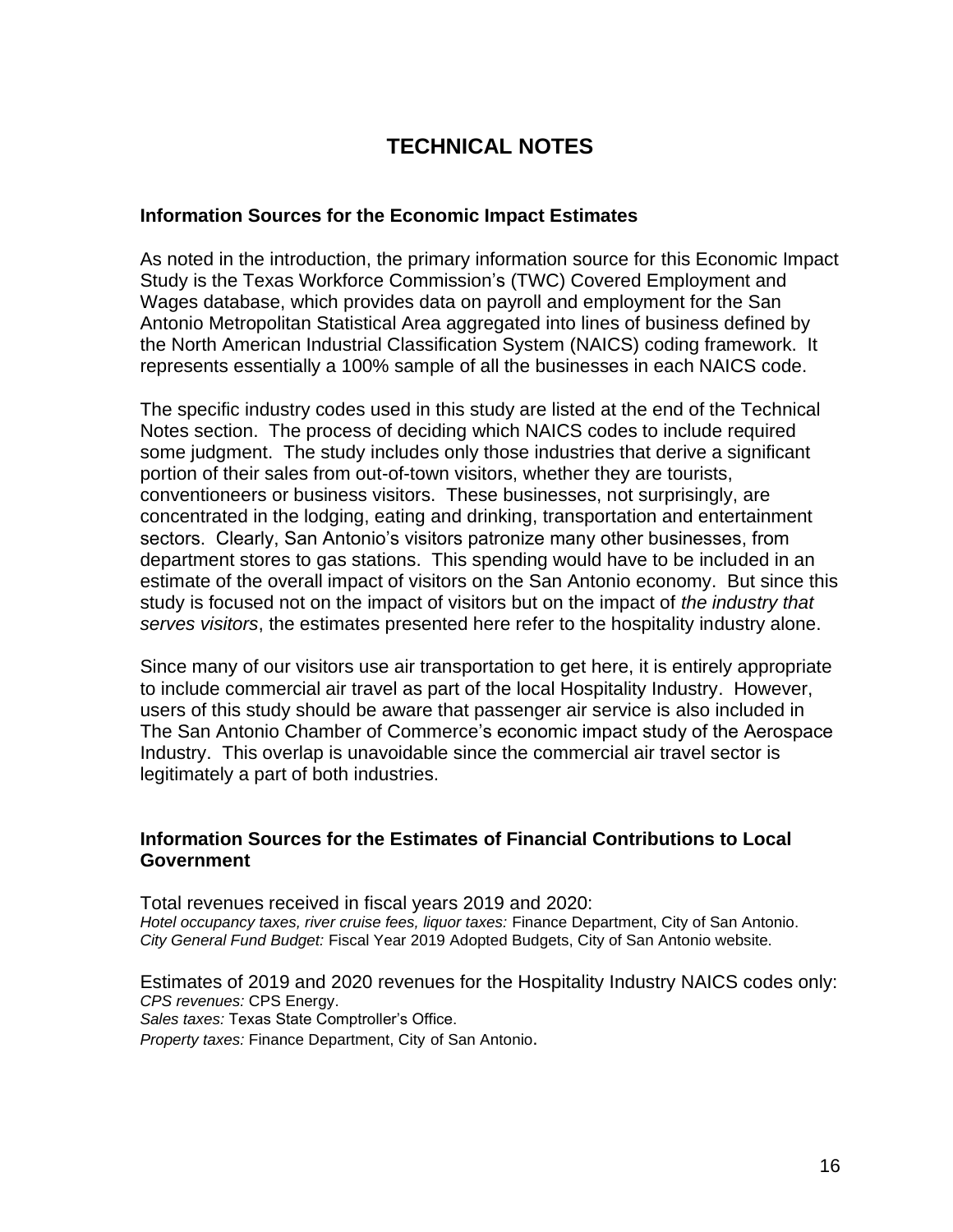#### **Information source for visitor statistics:**

Annual studies of visitors to San Antonio, prepared for Visit San Antonio by D K Shiflett & Associates.

## **NAICS CODES FOR THE HOSPITALITY INDUSTRY**

#### **Transportation and Travel Arrangements**

- Scheduled air transportation
- Interurban and rural bus transportation
- Taxi services
- Charter buses
- Other ground passenger transportation
- Scenic and sightseeing transportation
- Airport operations
- Passenger car rental and leasing
- Tour operators
- Other travel arrangement services
- 81293 Parking lots and garages

### **Lodging**

- Hotels, motels, etc.
- RV parks and recreational camps

#### **Restaurants, etc.**

| 7223 | Special food services                         |
|------|-----------------------------------------------|
| 7224 | Drinking places Limited-service eating places |
| 7225 | <b>Restaurants</b>                            |

#### **Entertainment**

Motion picture exhibition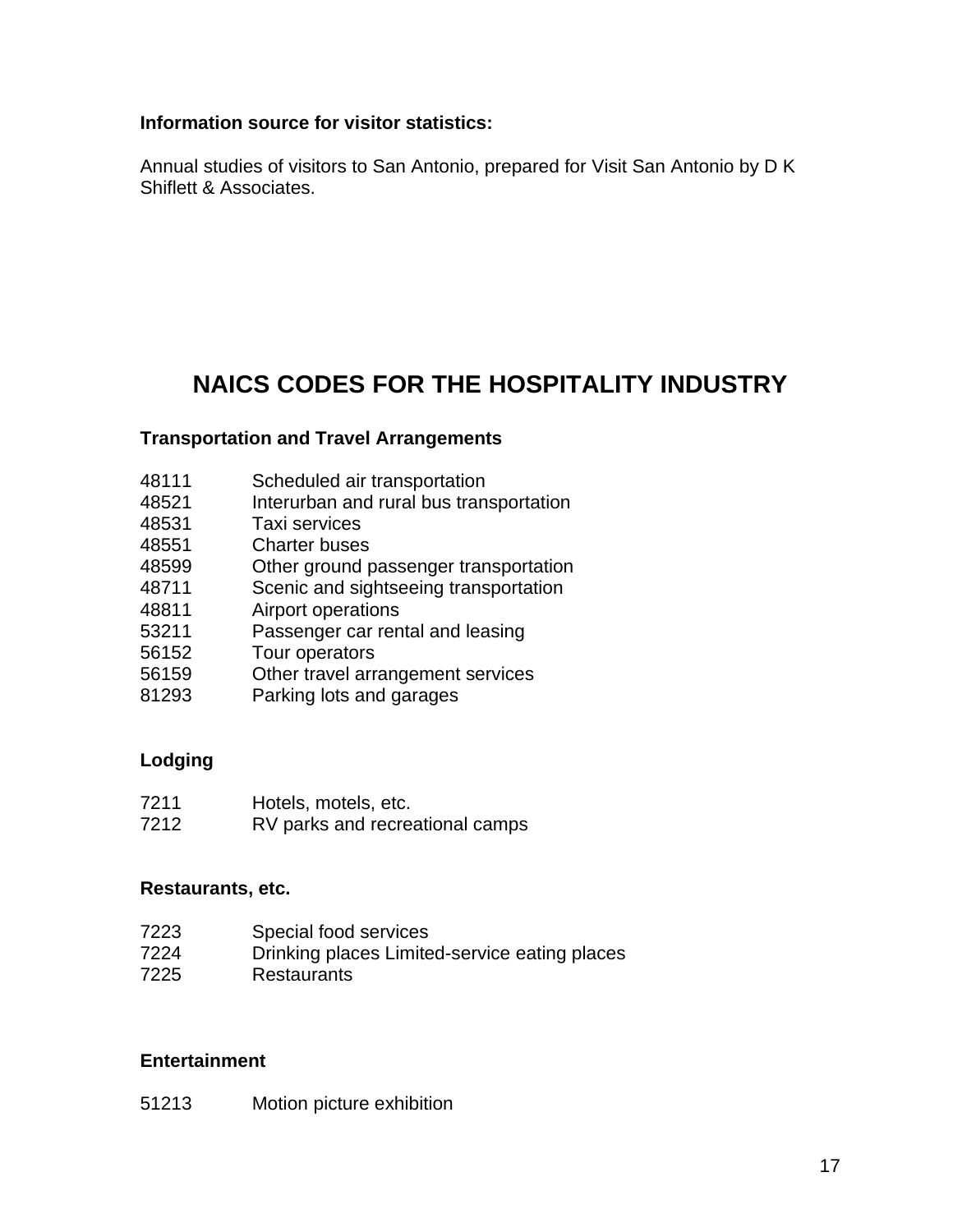- Performing arts companies
- Spectator sports
- Promoters of performing arts
- Independent artists, writers and performers
- Museums, historical sites, zoos, etc.
- Amusement and theme parks
- Amusement arcades
- Golf courses and country clubs
- Other amusement and recreation

## **APPENDIX**

## **DETAILED COMPARISONS OF 2019 AND 2020 BY QUARTER**

Hospitality Industry Employment Travel & Transportation 2019-2020

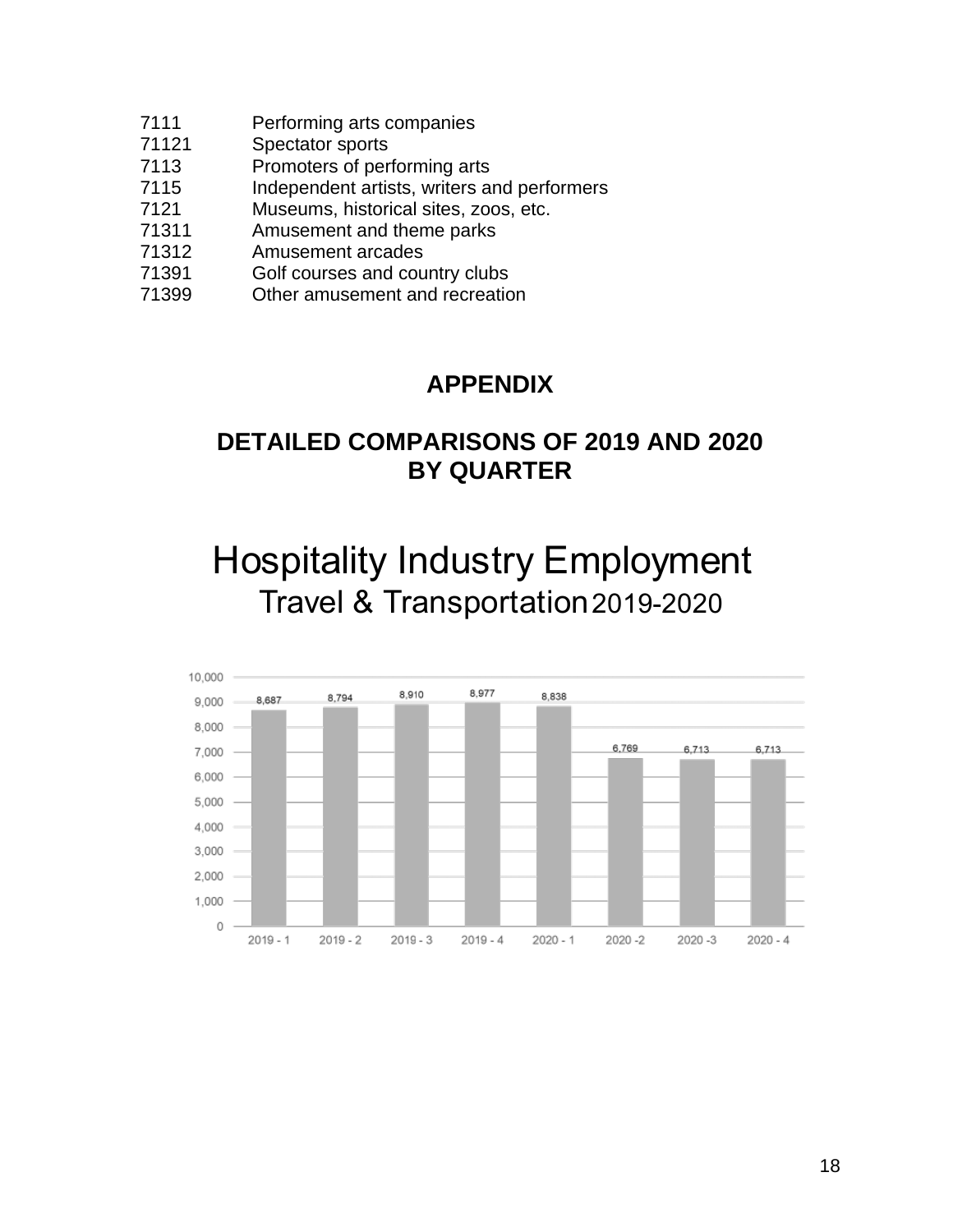## Hospitality Industry Wages Travel & Transportation 2019-2020

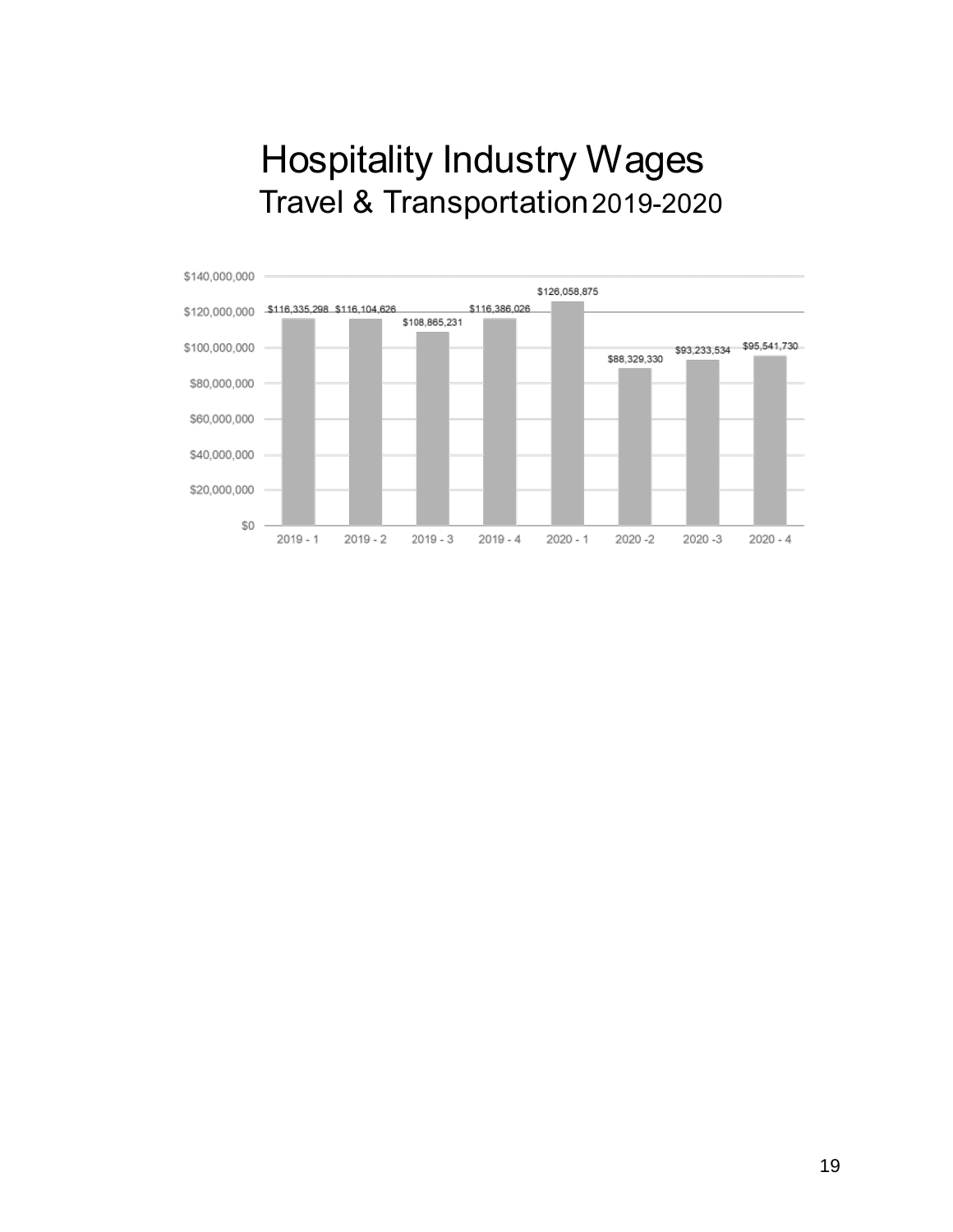# **Hospitality Industry Employment** Lodging 2019-2020

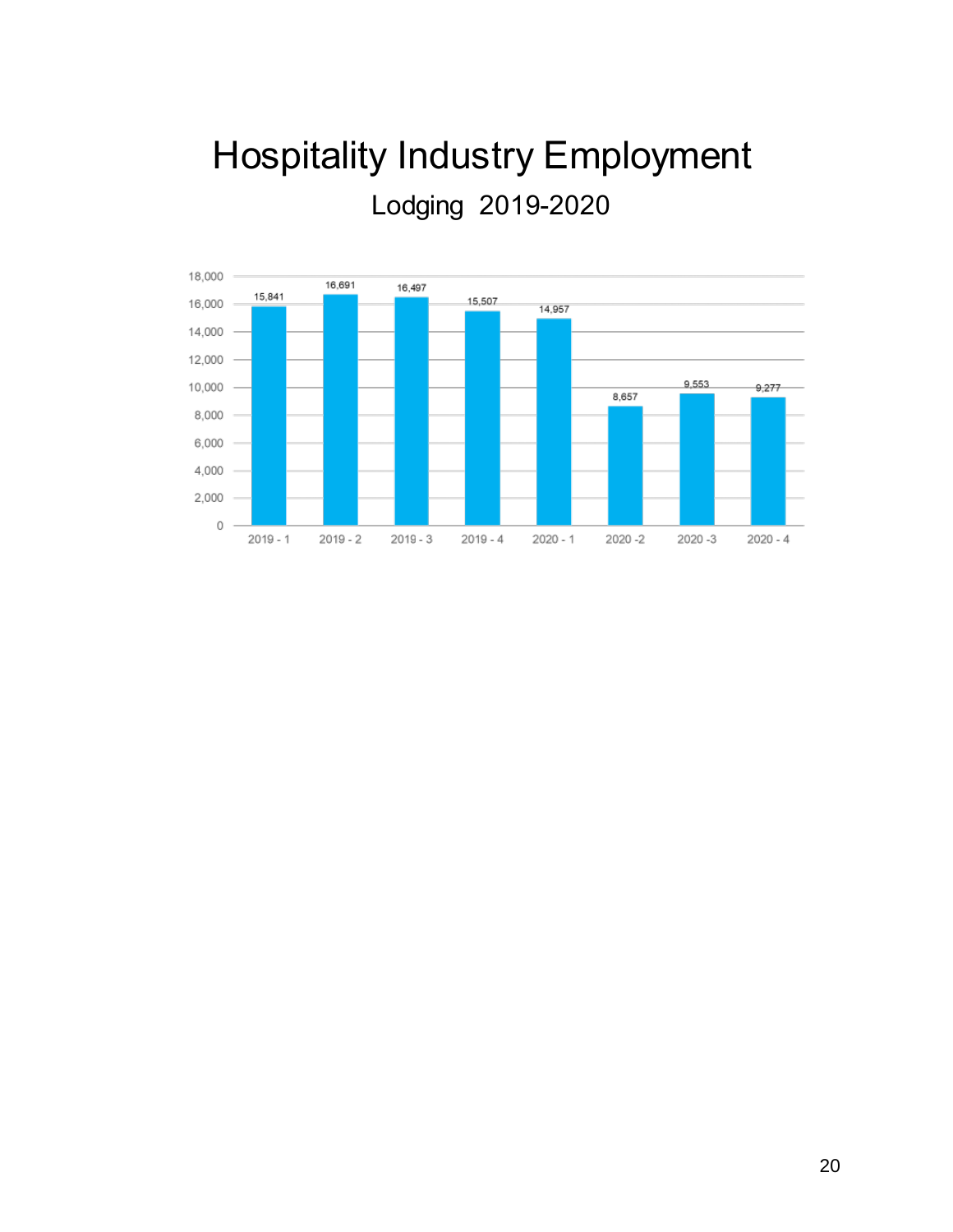# **Hospitality Industry Wages** Lodging 2019-2020

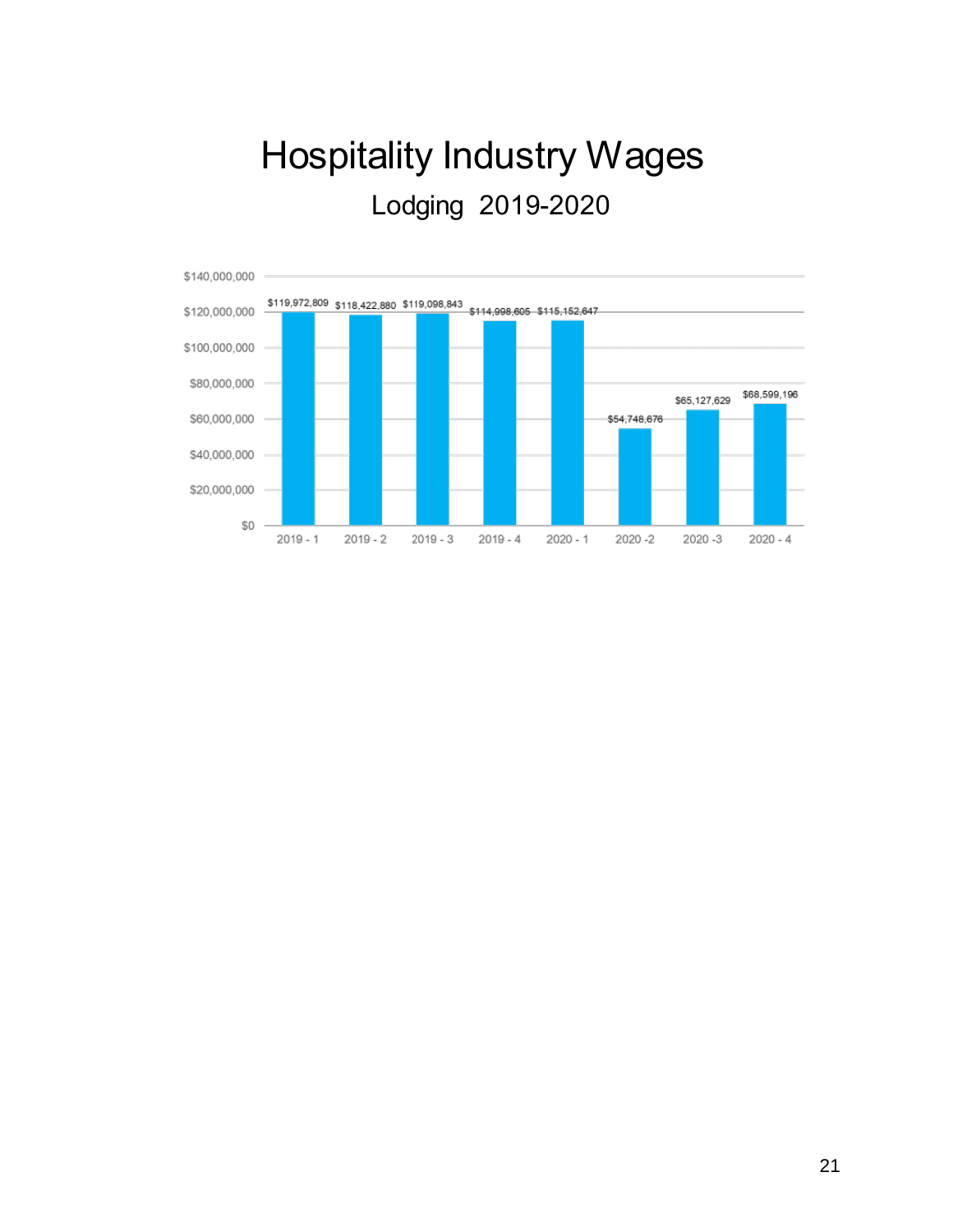# **Hospitality Industry Employment Restaurants 2019-2020**

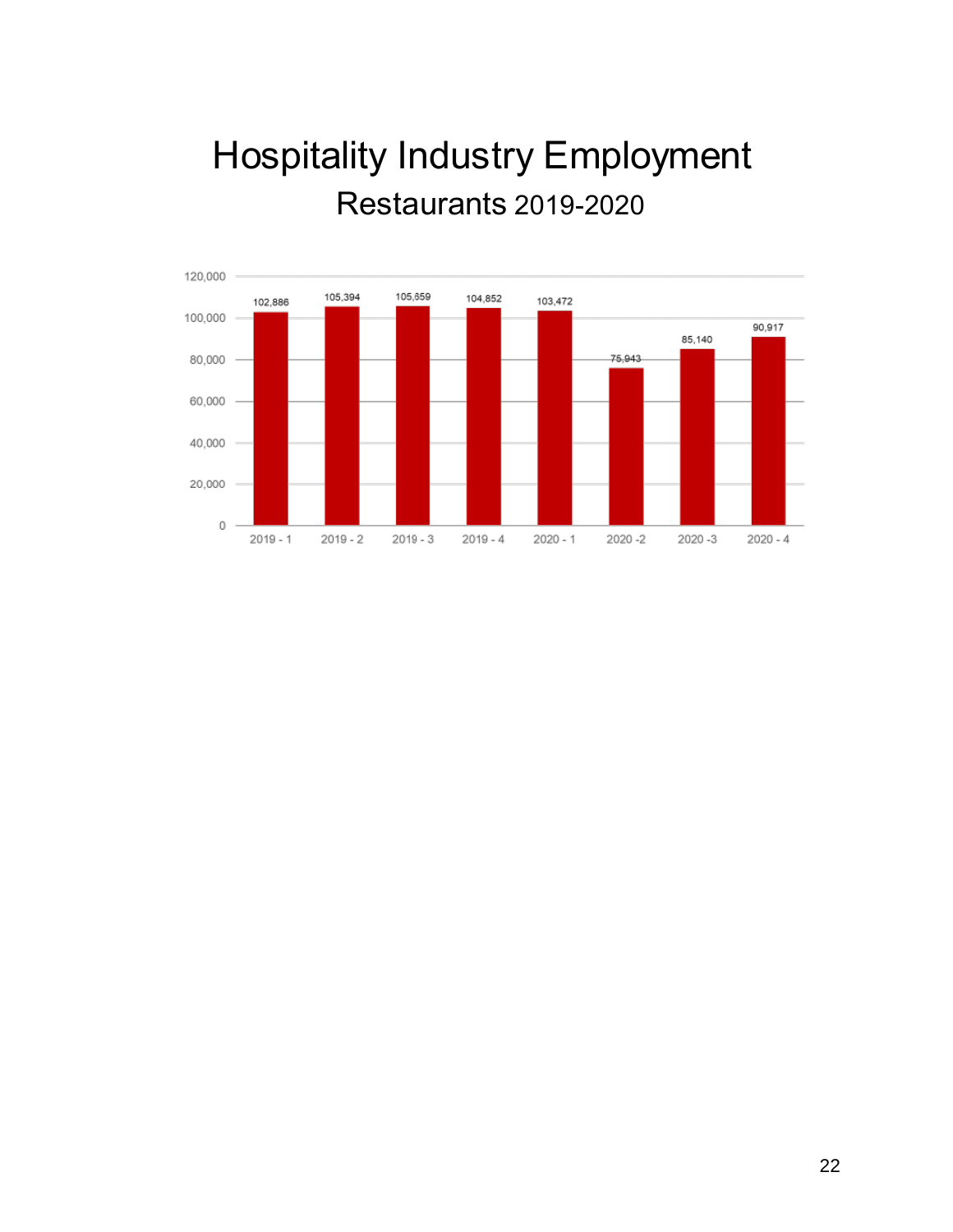# **Hospitality Industry Wages Restaurants 2019-2020**

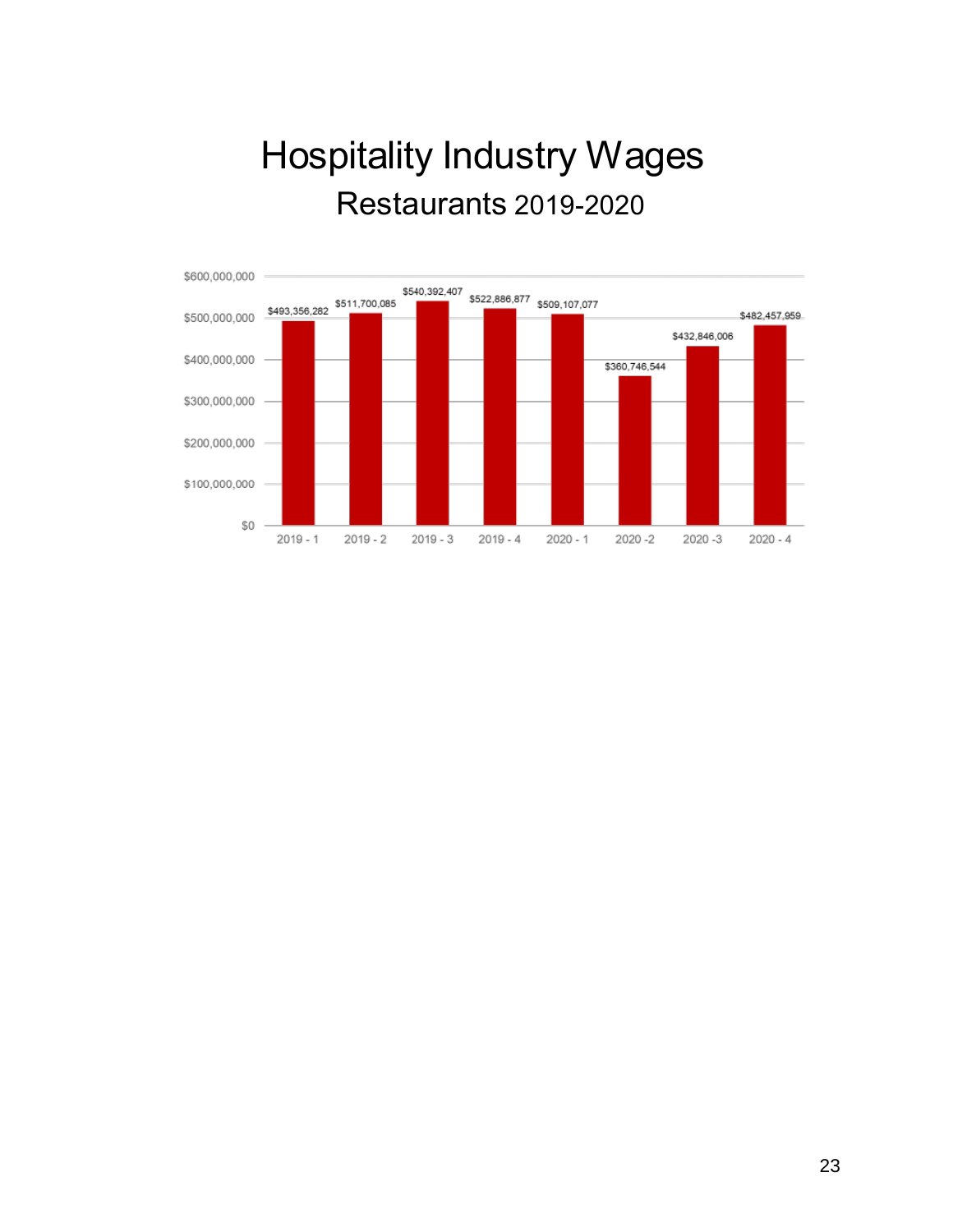# **Hospitality Industry Employment** Entertainment 2019-2020